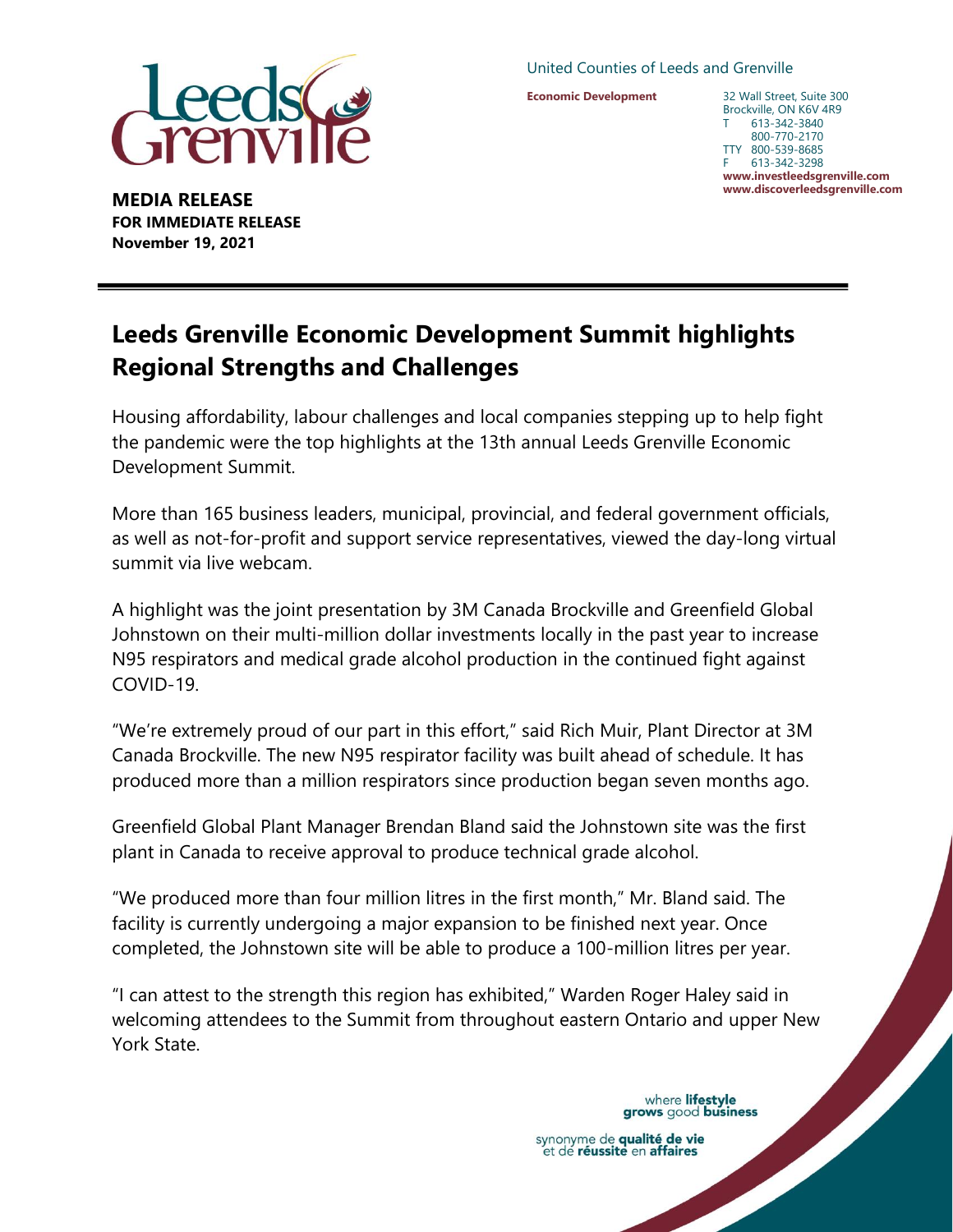

"Maintaining a strong local economy is critical, and I thank businesses of all sizes and sectors for your resiliency. I encourage both residents and businesses to source products locally. Take a few extra minutes to seek our local producers and retailers during this holiday season and let's support a vibrant local economy," he said. The Warden also noted this area's high vaccination rate has assisted in keeping the economy strong.

The Counties Economic Development Office hosts the event in partnership with Leeds-Grenville-Thousand Islands and Rideau Lakes MP Michael Barrett, MPP Steve Clark, Minister of Municipal Affairs and Housing, the 1000 Islands, Valley Heartland and Grenville Community Futures Development Corporations, and the Eastern Workforce Innovation Board.

"We've had a strong turnout again this year and we hope to be back to an in-person summit in 2022," said Ann Weir, Economic Development Manager for the Counties.

The live webcast featured a keynote address "Ontario's Housing – Bringing Affordability home" by Tim Hudak, CEO of the Ontario Real Estate Association. Mr. Hudak was joined by local Rideau-St. Lawrence President-Elect Dana Pearce to provide a local perspective.

While there were more home starts in 2020 in Ontario than there has been in the past two decades, Mr. Hudak said there is still a need to increase supply across the province. In Leeds Grenville, the lack of supply and rise in demand translates into a home that sold for \$273,000 two years ago now selling for more than \$500,000, Ms. Pearce said.

A panel of local education and training leaders discussed initiatives underway to address workforce challenges. Panelists included Superintendent of Schools Susan Rutters, of the Upper Canada District School Board Eastern Region Education Centre, Glenn Vollebregt, President and CEO of St. Lawrence College, and Shannon Liscumb, Director of CSE Consulting.

The afternoon portion of the agenda was interactive chat room sessions focused on the Regional Economic Development Priorities of:

Available Funding Programs